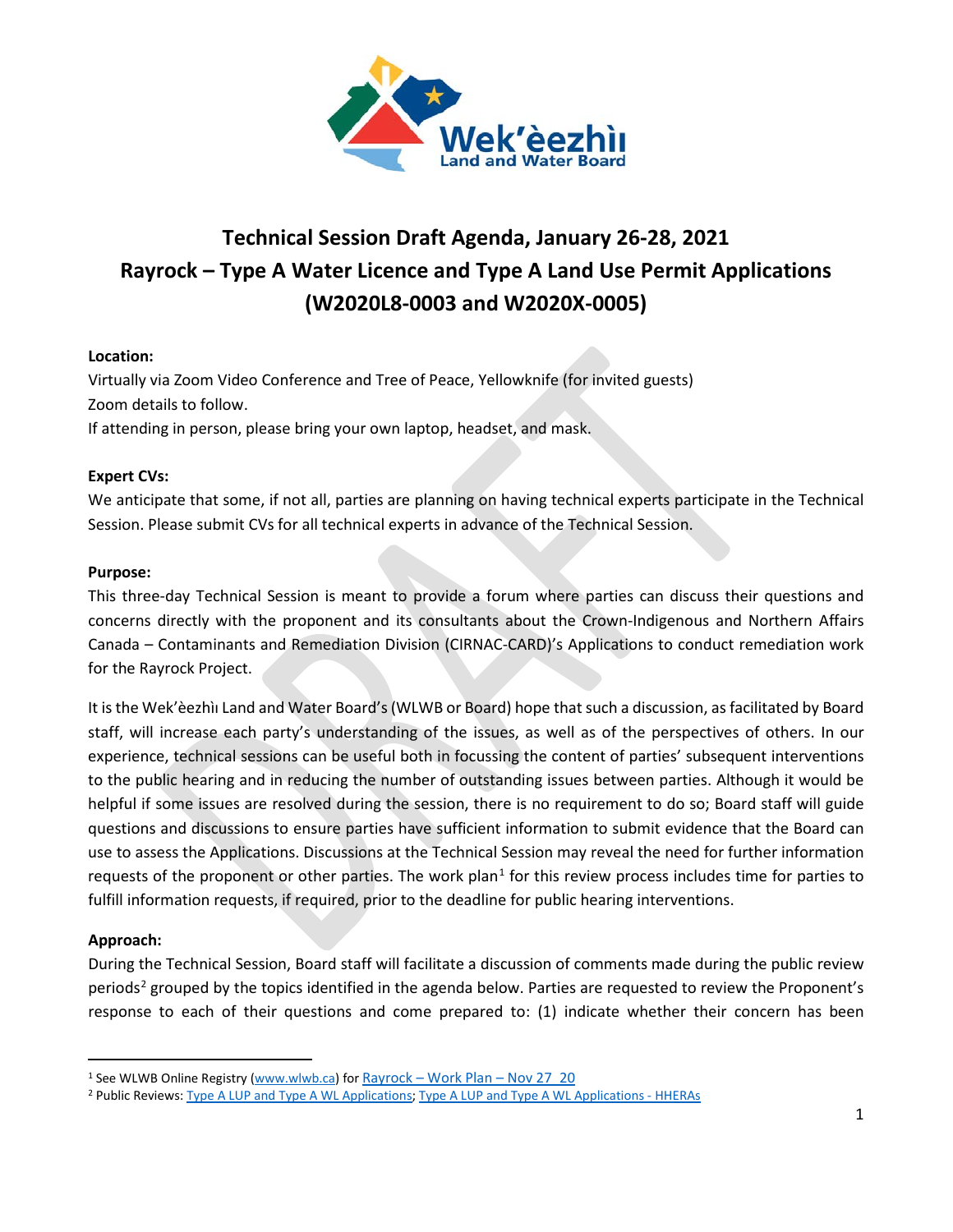

adequately addressed and if not, what additional information would be required to address it, (2) take the opportunity to follow up on issues raised during the public review period, and (3) ask any additional questions.

Please note that the Technical Session is not a public hearing, as such, Board members and their legal counsel will not be participating. The Technical Session will not be transcribed but will be recorded so the audio file can be made available to any Party who requests it. It is the Board's wish that the technical session be as informal as possible in order to promote discussion. Final recommendations for the Water Licence and Land Use Permit should be made in the formal written interventions submitted to the Board prior to the Public Hearing.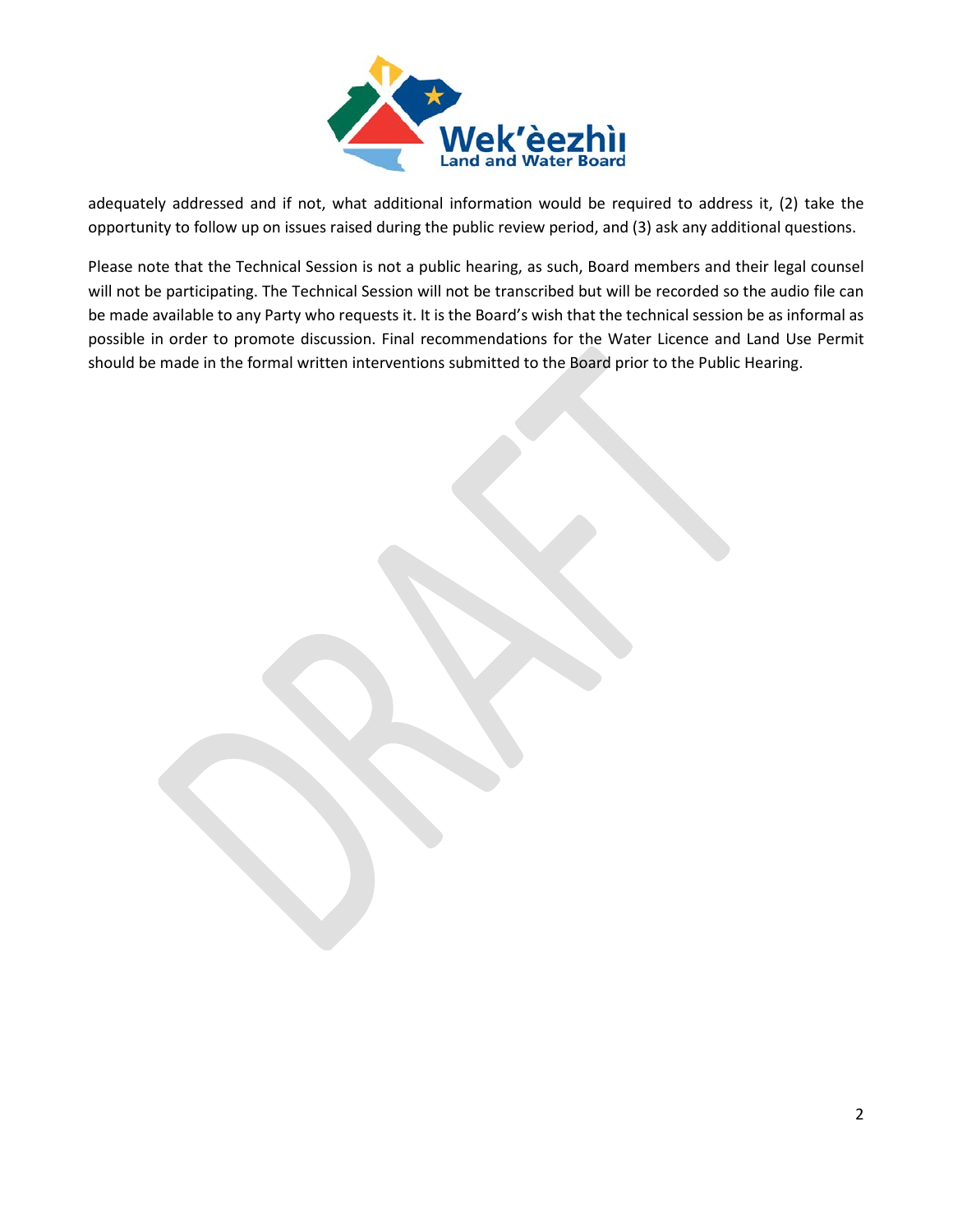

# **Agenda**:

The order of topics is subject to change. All parties and their support staff are requested to be available for the entire Technical Session. CIRNAC-CARD will provide short introductory presentations for many of the topics to help initiate discussion.

| Day 1 - Tuesday January 26, 2021                                                                 |
|--------------------------------------------------------------------------------------------------|
| (8:30-8:45 am arrival for 9:00am start)                                                          |
| <b>Round-Table Introductions and Opening Comments (Board Staff)</b>                              |
|                                                                                                  |
| <b>Overview of Applications</b>                                                                  |
| <b>CIRNAC-CARD Presentation</b>                                                                  |
| <b>General Questions</b>                                                                         |
| <b>Closure and Reclamation Plan (Remedial Action Plan)</b>                                       |
| <b>CIRNAC-CARD Presentation</b>                                                                  |
| Mill Lake dewatering (ECCC 2, 4; GNWT-ENR 39; WLWB 25)                                           |
| Confined Disposal Facility (CDF) (GNWT-ENR 10, 11, 40, 14; WLWB 22; ECCC 4; TG 27, 69)           |
| Discharge to Sherman Lake (DFO 1, 2, 4; GNWT-ENR 1, 2, 3, 4; WLWB 18, 23, 24)                    |
| Gamma Lake (TG 32)<br>٠                                                                          |
| Seepage/run off (ECCC 10, 11; WLWB 19, 22)                                                       |
| In situ soils and vegetation (ECCC 6, 7)                                                         |
| Spilled tailings and waste rock (TG 26, 28, 36, 37, 38; ECCC 1)<br>$\bullet$                     |
| Geochemical criteria (GNWT-ENR 9, 41)                                                            |
| Tailings cap (TG 40)                                                                             |
| Radiation (ECCC 6, 7, 9; TG 13, 33, 34, 35)                                                      |
| Closure objectives/criteria (WLWB 12, 34, 35, 37, 38, 39, 40, 41)                                |
| Remediation of operational activities (WLWB 5)                                                   |
| Construction and post-remediation monitoring (WLWB 27, 29, 30)                                   |
| <b>General Questions</b>                                                                         |
| Human Health and Ecological Risk Assessments (HHERAs)                                            |
| <b>CIRNAC-CARD Presentation</b>                                                                  |
| TG 9, 25, 17, 22, 23, 31, 70; comments from HHERA review - ECCC 1-7, GNWT-ENR 2-27, TG 1-77<br>٠ |
| <b>General Questions</b>                                                                         |
| <b>Engagement and Traditional Knowledge</b>                                                      |
| <b>CIRNAC-CARD Presentation</b>                                                                  |
| Social Impacts (TG 14)                                                                           |
| Traditional Knowledge (TG 16)<br>٠                                                               |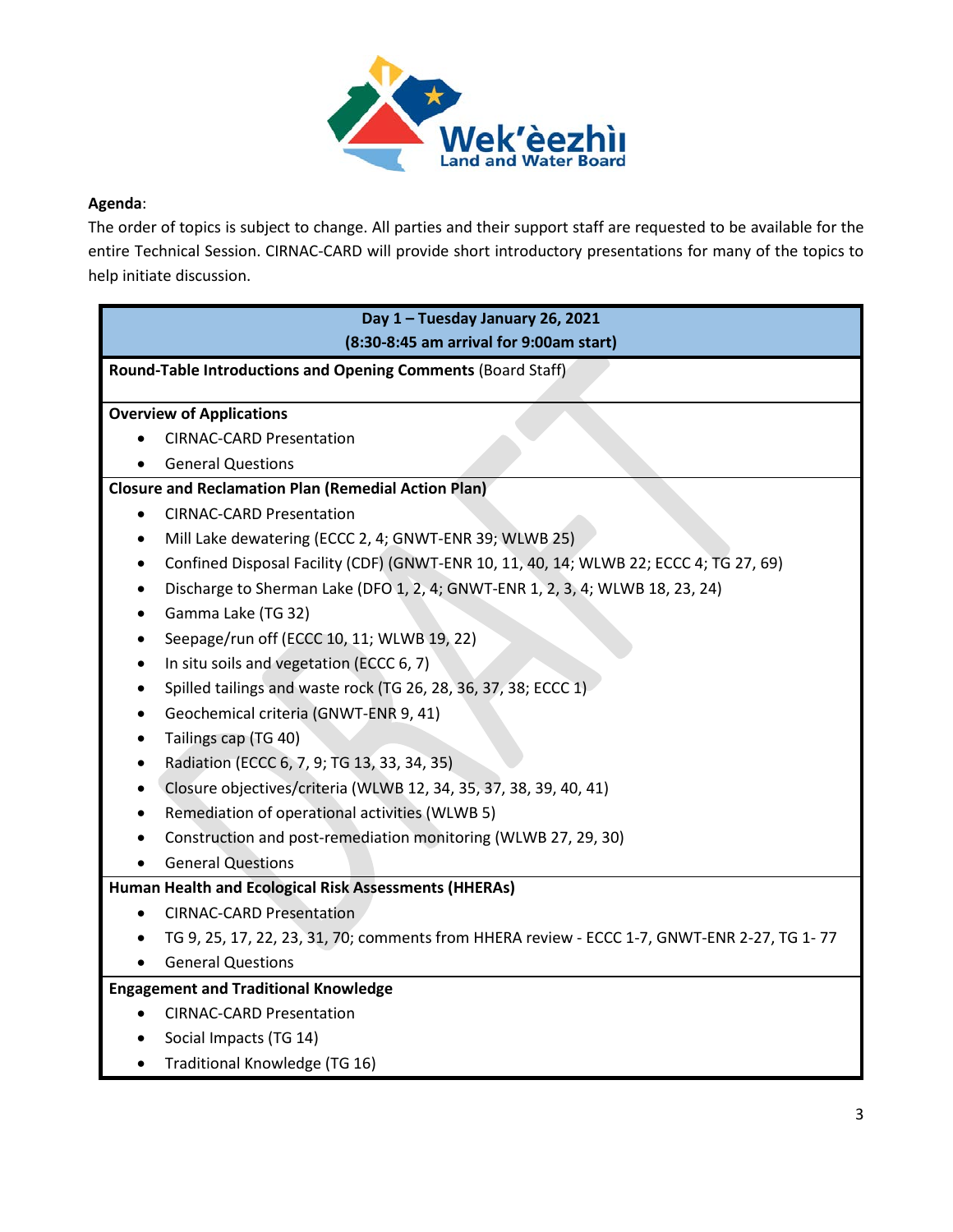

- Tłıcho Yatıì (Language) and Placenames (TG 2, 30)
- Communication of Engagement Outcomes (TG 3, 4, 6, 15)
- Risk Communication (TG 20, 26, 31, 39, 43, 56)
- General Questions

**Day 2 – Wednesday January 27, 2021 (8:30 am arrival for 8:45am start)**

#### **Effluent Quality Criteria (EQC)**

- CIRNAC-CARD Presentation
- CIRNAC Inspector 4; ECCC 5; GNWT-ENR 12, 13, 37, 38; WLWB 13, 15, 16, 17, 21
- General Questions

#### **Surveillance Network Program (SNP)**

- CIRNAC-CARD Presentation
- GNWT-ENR 18-20, 33; WLWB 14, 20, 21; ECCC 8 General Questions

### **Aquatic Effects Monitoring Program (AEMP)**

- CIRNAC-CARD Presentation
- Response framework and action levels (GNWT-ENR 27, 28, 29, 32)
- Benthic study (TG 24)
- Submission (TG 41, 42)
- General Questions

#### **Water Use**

- CIRNAC-CARD Presentation
- General (WLWB 9, 10, 11)
- Winter Roads (GNWT-ENR 5, TG 19)
- General Questions

#### **Wildlife and Wildlife Habitat**

- CIRNAC-CARD Presentation
- Wildlife Management and Monitoring Plan (WMMP) (TG 76-101; WRRB 2-11; GNWT-ENR 43, 44, 51, 52; ECCC 12, 13, 14)
- Beaver/muskrat study (TG 24, 29)
- General (GNWT-46-50)
- General Questions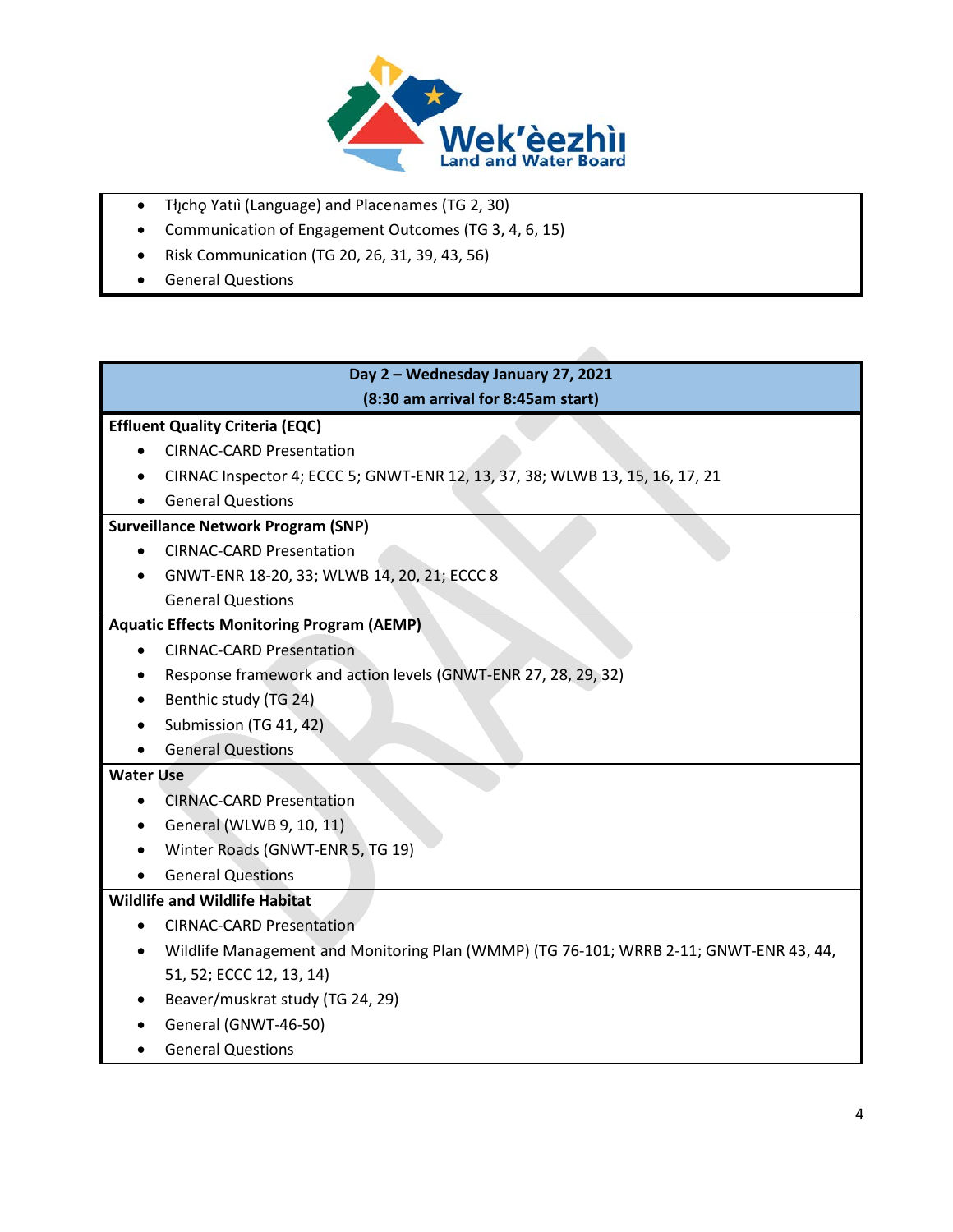

# **Day 3 – Thursday January 28, 2021 (8:30 am arrival for 8:45am start) Waste Management Plan** • CIRNAC-CARD Presentation • Facility Deposits (GNWT-ENR 15, 26; TG 7) • Camp/site waste management (GNWT-ENR 24) • Incinerator (GNWT 25; TG 8, 57, 58, 63) • General (TG 55, 59-62, 64; GNWT-ENR 23) • General Questions **Sediment and Erosion Control Plan (SECP)** • CIRNAC-CARD Presentation • General (GNWT ENR 30, 31, 33, 34, 35; TG 12, 66, 67, 73, 74, 75) • Dust Control (TG 11, 12, 68) • Air Quality Monitoring (TG 71, 72) • General Questions **Spill Contingency Plan** • CIRNAC-CARD Presentation • General (TG 44-54; GNWT-ENR 21, 22) • General Questions **Emergency Management and Fire Plan/Site Specific Health and Safety Plan** • CIRNAC-CARD Presentation • Emergency Management and Fire Plan (TG 102-106) • Site Specific Health and Safety Plan (TG 18, 25) • General Questions **Conditions** • CIRNAC-CARD Presentation • Water Licence conditions (GNWT ENR 5-11, 15-17; WLWB 26; CIRNAC Inspector 5,6) • Land Use Permit conditions (CIRNAC Inspector 1, 2, 3; DFO 3; GNWT-ENR 5, 36; GNWT-PWNHC 1) • General Questions **Other** • Geospatial data request (GNWT-ENR 45) • Contracting (TG-5) • Environmental Site Assessment of Barge Landing and Powerline (TG 10)

• Radon monitoring study (TG 71, 72)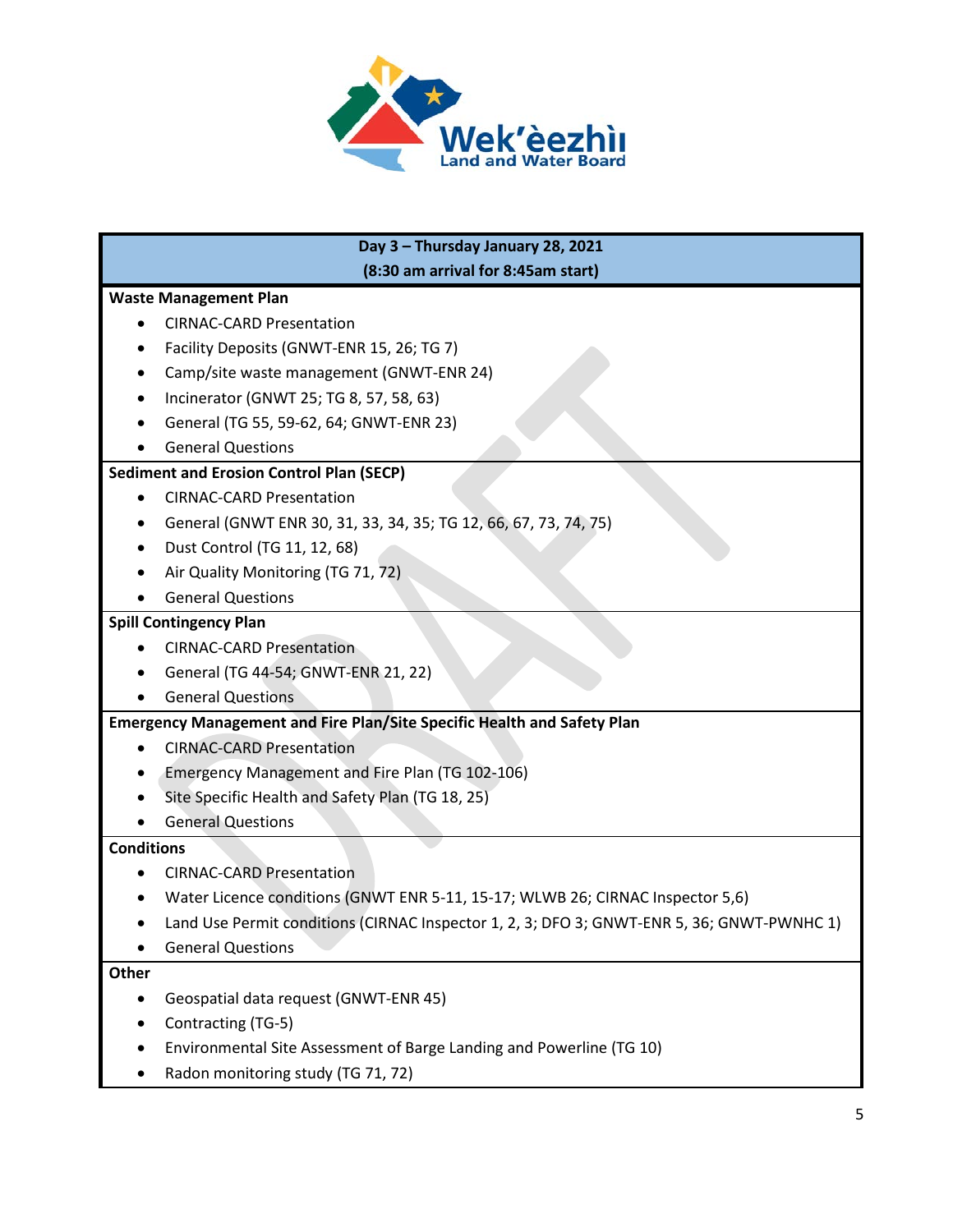

• General Questions

#### **Description of Proceeding Going Forward (Board staff)**

#### **COVID-19 Protocol for Parties Invited to Attend in-Person:**

- Parties that have been invited to attend the Technical Session in person, as well as the support staff, are required to undergo the WLWB's screening protocol upon arrival. The screening is as follows:
	- o YOU ARE NOT ALLOWED TO ENTER THE MEETING ROOM IF YOU ANSWER YES TO ANY OF THE FOLLOWING QUESTIONS:
		- 1. Have you traveled outside of the Northwest Territories in the past 14 days?
		- 2. Have you been in contact with someone who is suspected to have COVID-19?
		- 3. Do you have one (1) of the following symptoms?
			- Fever
			- New or worsening cough
			- Shortness of breath
		- 4. Do you have two (2) of the following symptoms?
			- A sore throat
			- Runny nose
			- Nausea/vomiting
			- Diarrhea
			- Headache
			- Body aches
			- New loss or decrease in your sense of taste or smell
- Parties **must** bring masks to wear whenever they are: moving around the room and if they are less than 6 ft/2 m from another person.
- Those attending in person must also sign in and provide contact information should subsequent contract tracing be required.

Snacks will be provided but will individually wrapped.

#### **REMINDERS:**

- If attending in person, the WLWB asks all attendees to bring their own reusable coffee mug and reusable water bottle to help reduce waste during the Technical Session.
- There will be breaks in the morning, over lunch, and in the afternoon.
- No hard copies of any materials will be available at the Technical Session so please bring everything you need with you.
- Please visit the WLWB Registry [\(W2020L8-0003](https://mvlwb.com/registry/W2020L8-0003) and [W2020X-0005\)](https://mvlwb.com/registry/W2020X0005) for relevant materials related to the Rayrock Remediation Project.

#### **ZOOM ETIQUETTE:**

• For assistance using Zoom, please review the followin[g Zoom Video](https://support.zoom.us/hc/en-us/articles/206618765-Zoom-Video-Tutorials) Tutorials.